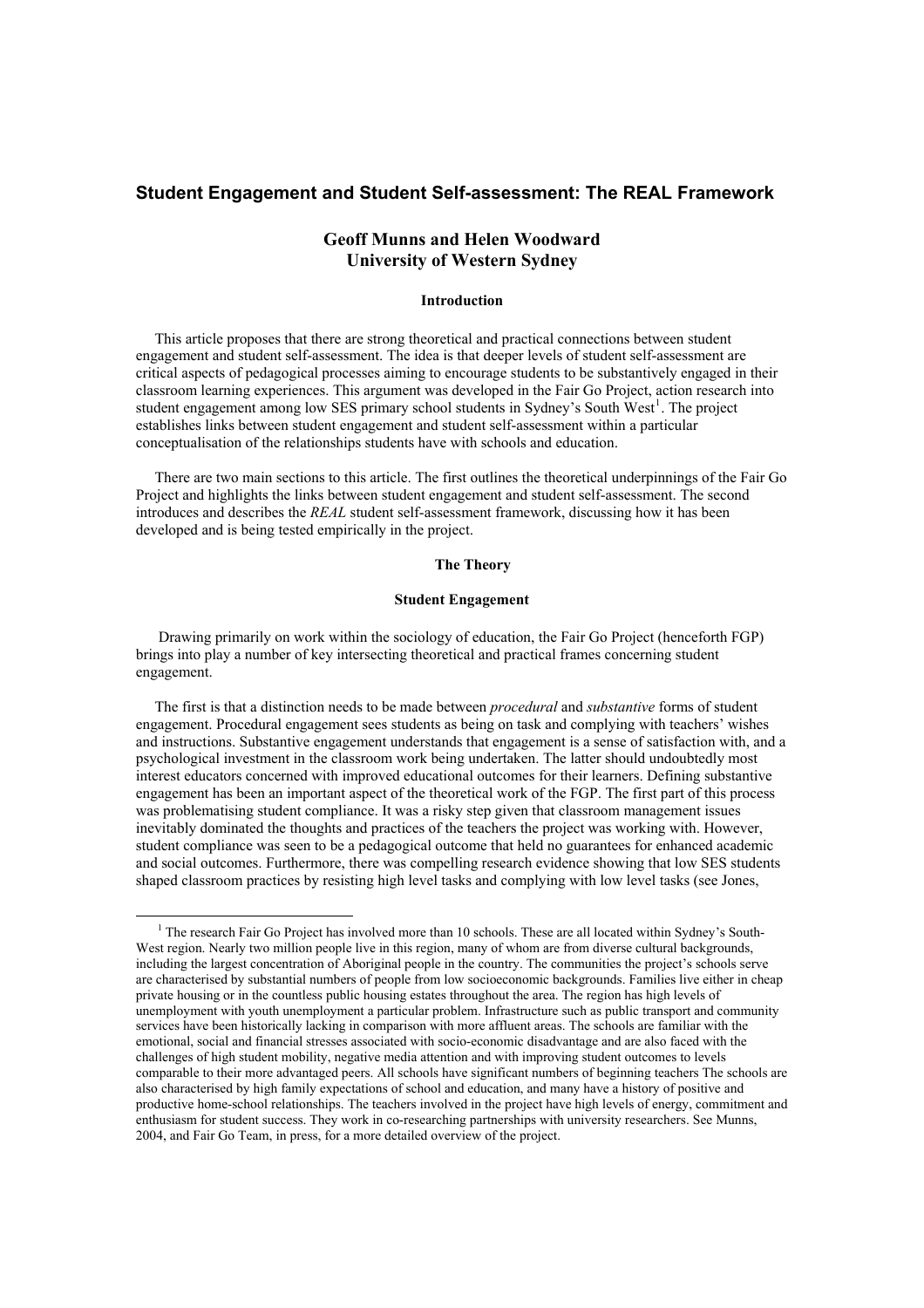1989, Haberman, 1991, Munns, 1996 and Munns, 2005). The FGP calls substantive engagement small 'e' engagement ('e'ngagement). This is defined as a multidimensional construct: the simultaneous coming together of the cognitive, the affective and the operative at high levels. This view was both influenced by, and contextually reshaped the research literature. Most definitions of student engagement describe its multifaceted nature, typically thought of as cognitive, emotional or behavioural (Fredricks *et al.* 2004). The cognitive and emotional aspects of engagement were accepted by the FGP, though "affective" was considered to offer a clearer pedagogical focus for teachers (see below when engaging practices are discussed). Changing behavioural to "operative" recognised not only the rejection of student compliance discussed above, but also a central research argument that for low SES students to be beneficially engaged, they need to be highly operational learners. Operative again provided a stronger pedagogical and outcome focus for both teachers and students. The definition means that when students are strongly engaged they are successfully involved in tasks of high intellectual quality and they are have passionate positive feelings about these tasks. Viewed in this way engagement is much more than students simply being on task and complying with teachers' wishes and directions.

 The second frame of interest to the FGP is another level of student engagement: big 'E' engagement ('E'ngagement). This is that longer and more enduring relationship with schooling and education that is rejected in large numbers by students living in poor communities. 'E'ngagement is a commitment to education: the belief that "school is for me" (McFadden & Munns, 2002). The FGP believes that these two levels of engagement are dialectically linked. Its position is that small 'e'ngagement is embedded within big 'E'ngagement and this provides an important opportunity for classrooms to become critical sites where the immediate educational experiences build to a future-oriented consciousness that sees education as a resource to be profitably employed within students' lives. Viewed in this way, the argument is that there is a temporal relationship between these levels of engagement. It is useful to conceptualise this embedding of the two levels of engagement as "the future in the present".

At a classroom level there is a third theoretical frame that speaks to these links and this has become central to the research of the project. Engagement (at both levels) is a consciousness and an educational identity significantly influenced by teachers' three message systems: curriculum, pedagogy and assessment practices (Bernstein, 1996). Since both 'e'ngagement and 'E'ngagement are internal feelings, there is an argument that it is the students' internal processes that are crucial. This is the case even though the catalysts for engagement may be substantially through external classroom practices and discourses (learning experiences and discussion and reflection on those learning experiences).

### **Classroom Messages and Discourses of Power**

 The three theoretical frames around student engagement provide a distinct research focus. Early work in the FGP aimed to explore what constituted quality teaching for students in low SES contexts. This had been influenced by seminal research into "authentic instruction" (Newmann and Associates, 1996) and "productive pedagogies" (Hayes, Lingard and Mills, 2000). At the same time as these ideas were directing classroom research, emerging data across the whole FGP project began first to suggest, and then later to confirm, that there were differences in classrooms across the multiple research sites. Students were showing signs that they were becoming more 'e'ngaged. These signs included being more focused on learning experiences and increasingly sharing these experiences outside the classroom with friends and parents.

 The FGP then hypothesised that these signs of 'e'ngagement were influenced by the messages delivered through the changed classroom pedagogies. The hypothesis was developed through an analysis of what were the key pedagogical differences in the research classrooms and how this contrasted with the general school experience for low SES students. Both the theoretical and empirical investigations opened up opportunities for the project to explore the links between classrooms and the wider dimensions of social power.

These connections between classroom practices and discourses with wider societal structures were conceptualised to turn on the temporal concept of the future in the present: the small 'e' engagement embedded in the big 'E' engagement. The central notion is that while students are processing and taking up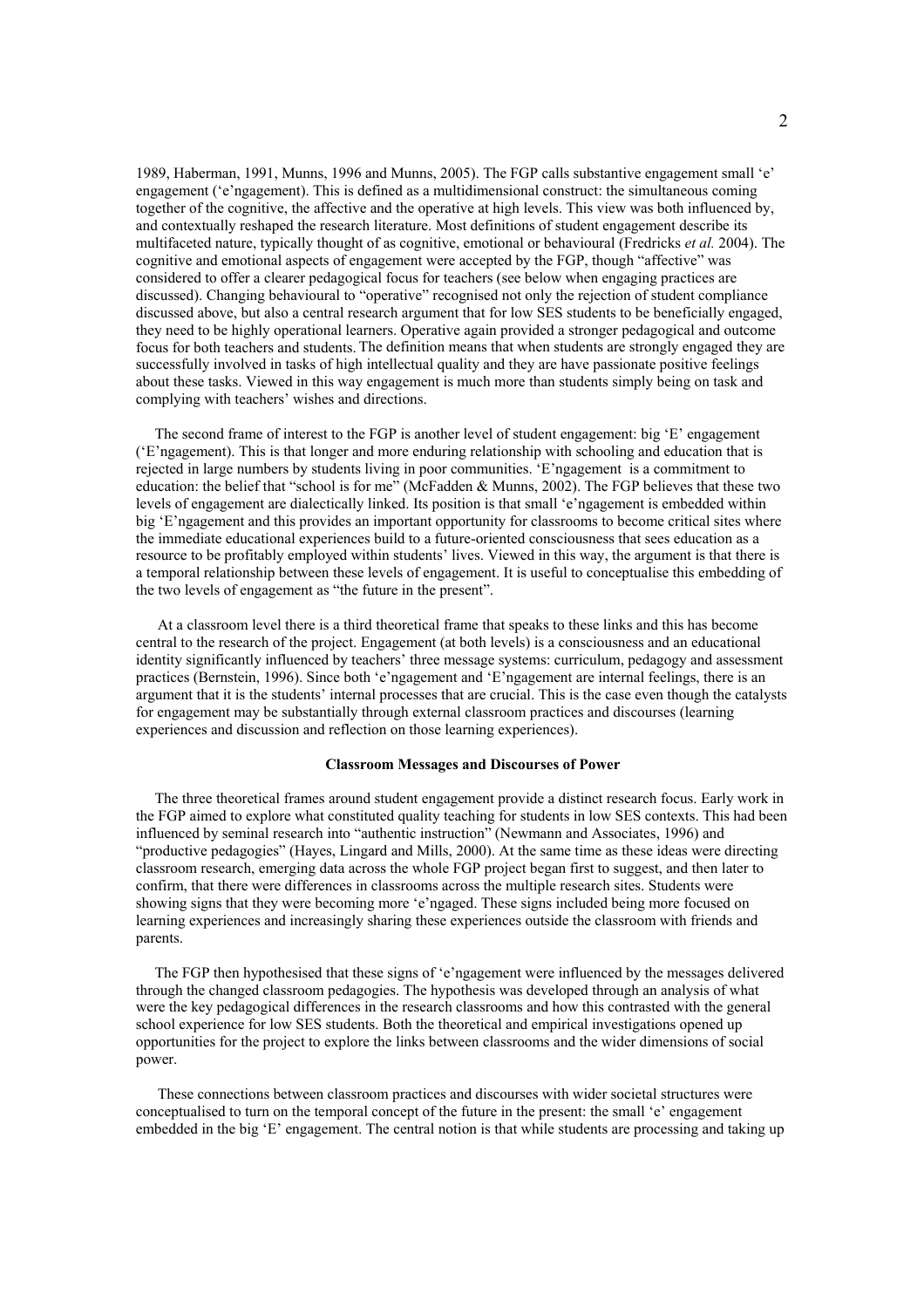positions within the powerful school and classroom message systems (curriculum, pedagogy and assessment) they are also negotiating with their teachers "discourses of power": knowledge, ability, control, place and voice. Issues such as –

- o what counts as knowledge and who has access to really useful knowledge?
- o who has ability?
- o who controls the teaching space?
- o who is valued as an individual and a learner?
- o whose voice is given credence within that space?

- all influence the way teachers teach and how students see themselves as learners. Again, to generalize across the group, the research literature shows that the common and recurring result of these negotiations for low SES students is that they are receiving disengaging messages (see for example, Connell, White and Johnston, 1991).

### **Interrupting the Discourses of Power**

 If many students from low SES backgrounds are continuously receiving disengaging messages, then the research data was indicating that there could be, and needed to be, interruptions to the discourses of power. The central research question of the FGP research then sharpened its focus to how might decisive pedagogical changes turn disengaging messages into engaging messages for low SES students? This involved a consideration of how this is made possible within changes to classroom practices and interactions (discourses) on both sides of the teacher/student classroom relationship.

 Again, research data was suggesting that there were two significant aspects of the pedagogical changes that were dual key vehicles through which these messages are carried that can powerfully interrupt the discourses of power. These are:

- o classroom learning experiences designed to be high cognitive, high affective and high operative (that is, planned to target definitions of student engagement)
- o classroom processes designed to encourage enhanced reflective processes across the learning community (the "Insider Classroom") .

 The "Insider Classroom" concept came about through the ways the project was defining the kinds of classroom learning communities that would foster student engagement. Drawing on the critical literacy literature the following definitions were used to help think about the kinds of highly engaged learners the project wanted in classrooms:

> … finding ways of enabling and encouraging learners to enter into communities of practice, discourse and inquiry … to become an 'insider' in the culture of the classroom (Durrant & Green, 2000, p.103);

… involves becoming identified *and* identifying oneself as a member of a socially meaningful group … playing a socially meaningful 'role' within that discourse community (Gee, 1990, p.143).

 Classroom observations and theoretical investigations (Black, Harrison, Lee, Marshall & Wiliam, 2002, on self-assessment; Cazden, 2001, on classroom discourse; Dweck, 1999, and Hattie, 2002, on teacher feedback) saw the development of an interactive framework that constituted the key elements of an Insider Classroom. These were: student community of reflection, teacher inclusive conversations, teacher feedback and student self-assessment<sup>2</sup>.

 $\frac{1}{2}$ <sup>2</sup> See Munns, Woodward & Koletti, 2005, for a more detailed discussion of the Insider Classroom Framework.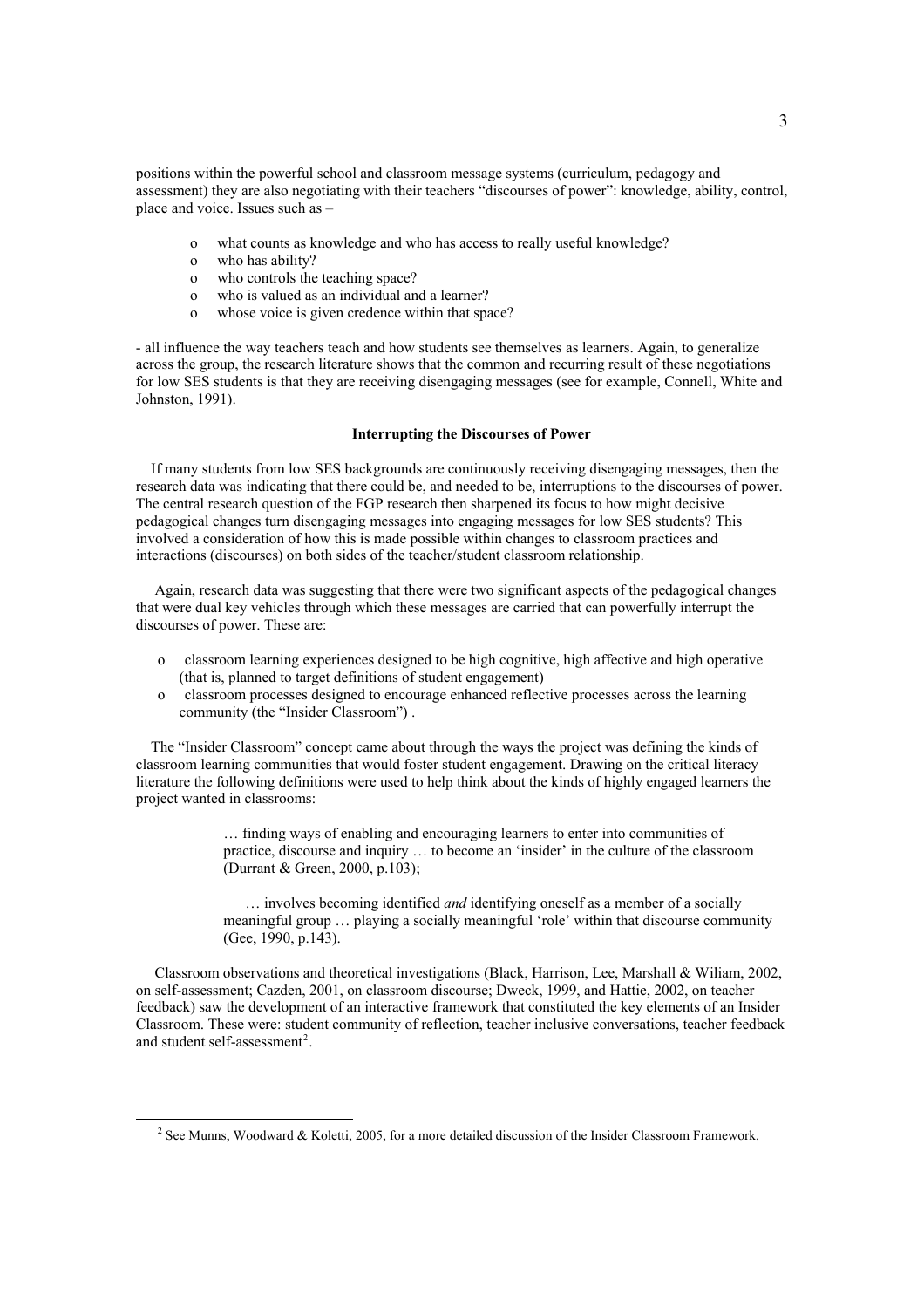This article now moves to a discussion of the importance of student self-assessment within the framework and then through to the place of student self-assessment in classroom pedagogies intended to encourage the kinds of student engagement discussed above.

#### **Student Engagement and Student Self-Assessment**

The pedagogical focus on the Insider Classroom calls for a distinct way of considering the relationship between student engagement and student self-assessment. Indeed, the proposal of this article is that for students to be substantively engaged then it is vital that there is a classroom philosophy of individual and collective student self-assessment. There are three reasons for this.

First, this will allow opportunities for the students to share with each other and their teacher their thoughts and feelings about their learning at cognitive, affective and operative levels. Our argument here is that this is a critical classroom element that will move students closer to engagement. It achieves this by directly involving students in processes that emphasise and encourage engaging discourses of power around what they are learning (knowledge), what they are achieving (ability), the sharing of their pedagogical spaces (control), their view of themselves as learners and the say they have over the direction and evaluation of their learning (voice).

Second, and importantly, self-assessment can provide critical feedback to teachers about whether students are engaged. Perhaps this is the only way that teachers will know. Since both 'e'ngagement and 'E'ngagement are internal feelings, they are difficult (arguably impossible) to discern by looking for external signs alone. There is an internal-external tension concerning the encouragement and recognition of student engagement. McFadden and Munns (2002), in discussing student engagement, student self assessment and the social relations of pedagogy, recognized this:

It is the students themselves who will be able to tell us that they are engaged and who will say whether education is working for them in a culturally sensitive and relevant way ... It is at the messy point of teachers and students responding to each other culturally in relation to classroom discourse and assessment practices where we are truly going to see whether or not students feel that school is for them.

Third, the connection between student engagement and student self-assessment can be extended in another salient way to do with our understanding of the position and processes of student self-assessment in classrooms. We want to put forward that there is an intriguing parallel in the internal-external tension in the ideas and processes of student self-assessment and student engagement. Both at a theoretical and practical level student self-assessment is often seen as a set of tasks to be completed by students in order that they make an appraisal of their learning (Hart, 1999; Bryant & Timmins, 2002). Of course student selfassessment has a task component that can be set and monitored externally. But it can be much more. If we are interested in substantive and long-term student engagement then the proposal in this article is that there is a need seriously to consider the processes within student self-assessment tasks. In short, we need to focus on the internal processes: the ways of encouraging students to think about learning within a particular classroom philosophy.

Within this orientation our view is that we can get to the heart of the links between student engagement, classroom pedagogies, student learning experiences and high performance learning. One way of viewing these links is in the alignment of assessment, curriculum and pedagogy (Bernstein, 1996). When it is recognised that this alignment has to work from both sides of the teacher-learner equation then selfassessment becomes a key. The recognition of the value of self-assessment and the necessary interrelatedness of quality pedagogy and high performance learning are well documented (Newmann, 1998; Cumming & Maxwell, 1999; Black *et al*., 2002). Furthermore, the literature consistently points to the importance of peer group interaction (Mercer, 2000, Mercer, Dawes, Wegerif & Sams, 2004) in the development of students' understandings. There are also convincing arguments to suggest that in classrooms where students are scaffolded to strive towards mastery (as opposed to performance) learning orientations and supported towards appropriate self-evaluations then they are constructively involved in the development of competence even from the earliest school ages (Butler, 2004).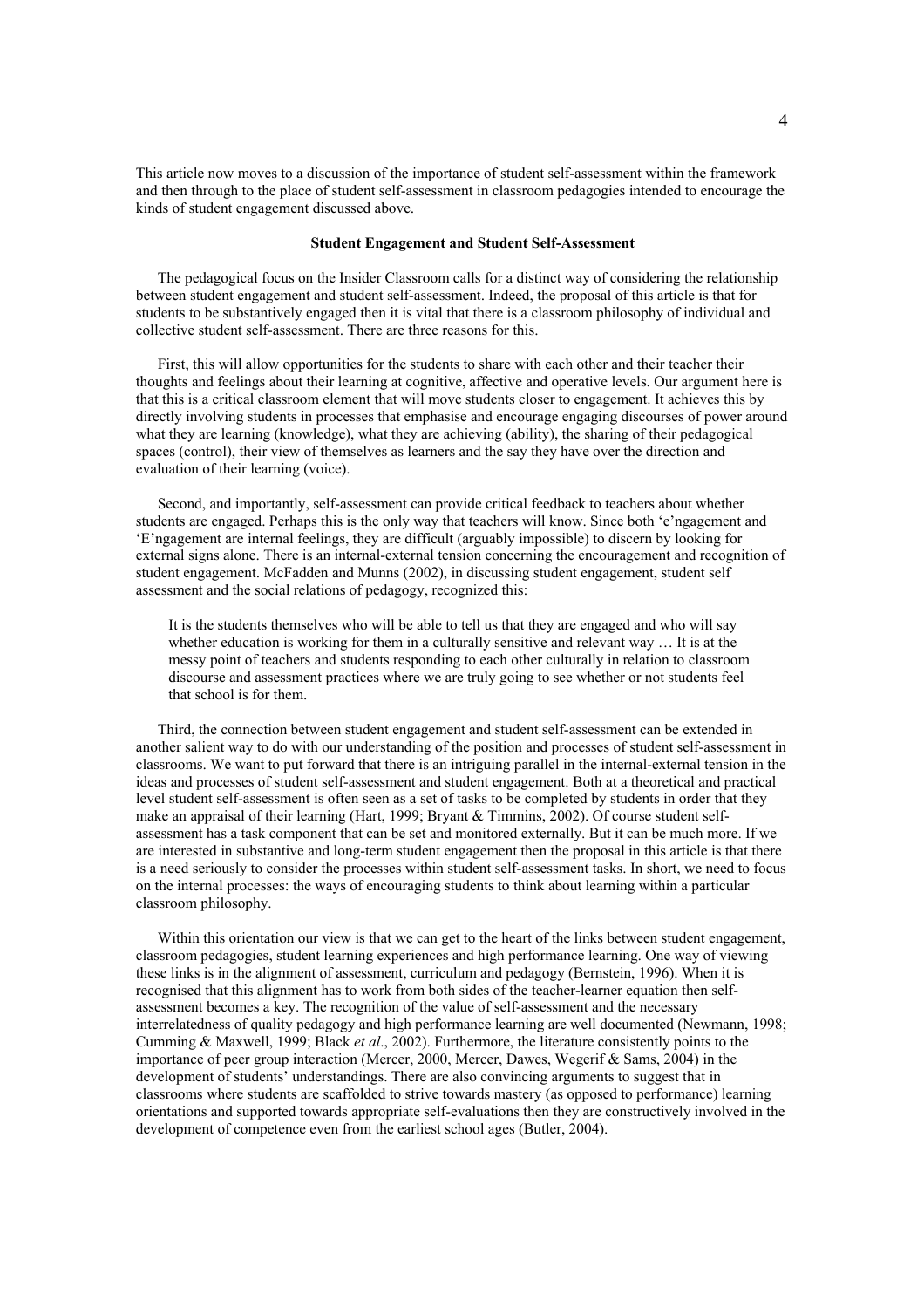In bringing together concepts around student engagement, quality pedagogy and student selfassessment, the FGP research hypothesised that if the aim is for students to be substantively 'e'ngaged in high level learning experiences, then reflection has to be extended to deep-thinking conceptual planes where the cognitive, the affective and the operative become one. The empirical work then became focused on how student self-assessment could evolve further towards a vital pedagogical activity, instrumental in improving learning and teaching and changing the whole context of the classroom. The result of this research is the *REAL Dimensions of Student Self-Assessment* (**R**eflective **E**ngagement: **A**uthentic **L**earning). The development, form and implementation of this framework are now described.

#### **REAL Dimensions of Student Self-Assessment**

### **The First Framework**

The REAL framework takes a qualitative and formative approach to student self-assessment. Inspired by Biggs' Solo Taxonomy (Biggs, 1995), it is intended to be used as a heuristic through which teachers can enhance teaching and learning by encouraging students to move through deeper levels of reflection.

There has been an evolutionary process to its development. The first step was in the investigation of the interrelationship between student engagement and student self-assessment. This took place in a number of classrooms in one of the research schools. Using an action co-researching methodology, students were introduced to self-assessment processes (for example, large and small group discussions and the compiling of learning journals). Data was collected through observations, interactions with the students and analysis of their written reflections.

The action phase of the research began in a Year 4 classroom (learners generally in the 9 to 10 years age group). The teacher began by encouraging the children to be part of the learning process by giving them opportunities to make decisions about the context of their learning and propose processes whereby designated outcomes could be achieved. The research focused on the involvement of children in authentic decision making within the classroom and accessing their thinking about their place in the learning framework. One of the first issues that arose was the necessity for the children to have the vocabulary to enable them to talk about both the curriculum and about their learning. They needed reflection opportunities for the children that allowed them to talk about their learning. Children were given post-it notes to write under one or all of the following headings:

- □ What I learnt
- What I liked
- □ What I didn't like
- □ What I want to know.

The post-its were then placed on a chart under these headings. Other children were then able to muse about the responses and eventually the responses were entered into an assessment journal. As the children became more relaxed and more familiar with the process, the entries became more expressive and assisted both the teacher and the children to understand better the learning that was accomplished and how they could build on this learning for the future. During this period of time it was noticed that the language the teacher used assisted the children to re-focus their work from trying to please the teacher to doing the best they could to master the task criteria. He encouraged students to make judgments about their work and continually opened up discussions about learning by working outside the teacher default discourse of initiation-response-evaluation (IRE: Cazden, 2001). The issue of teacher discourse increasingly became a focal point for our classroom investigations.

 After a period of ten weeks research observations were showing that the children seemed to be merely "going through" the process of reflection. They did as they were asked and they complied with the teachers' requirements. Ironically, their compliance in their self-assessments became the sort of stances that we had attempted to overcome as we started the project: students going through their classroom paces without involvement in their learning processes. At the same time the research team was also becoming dissatisfied with the one-dimensional nature of the reflective probes. There was a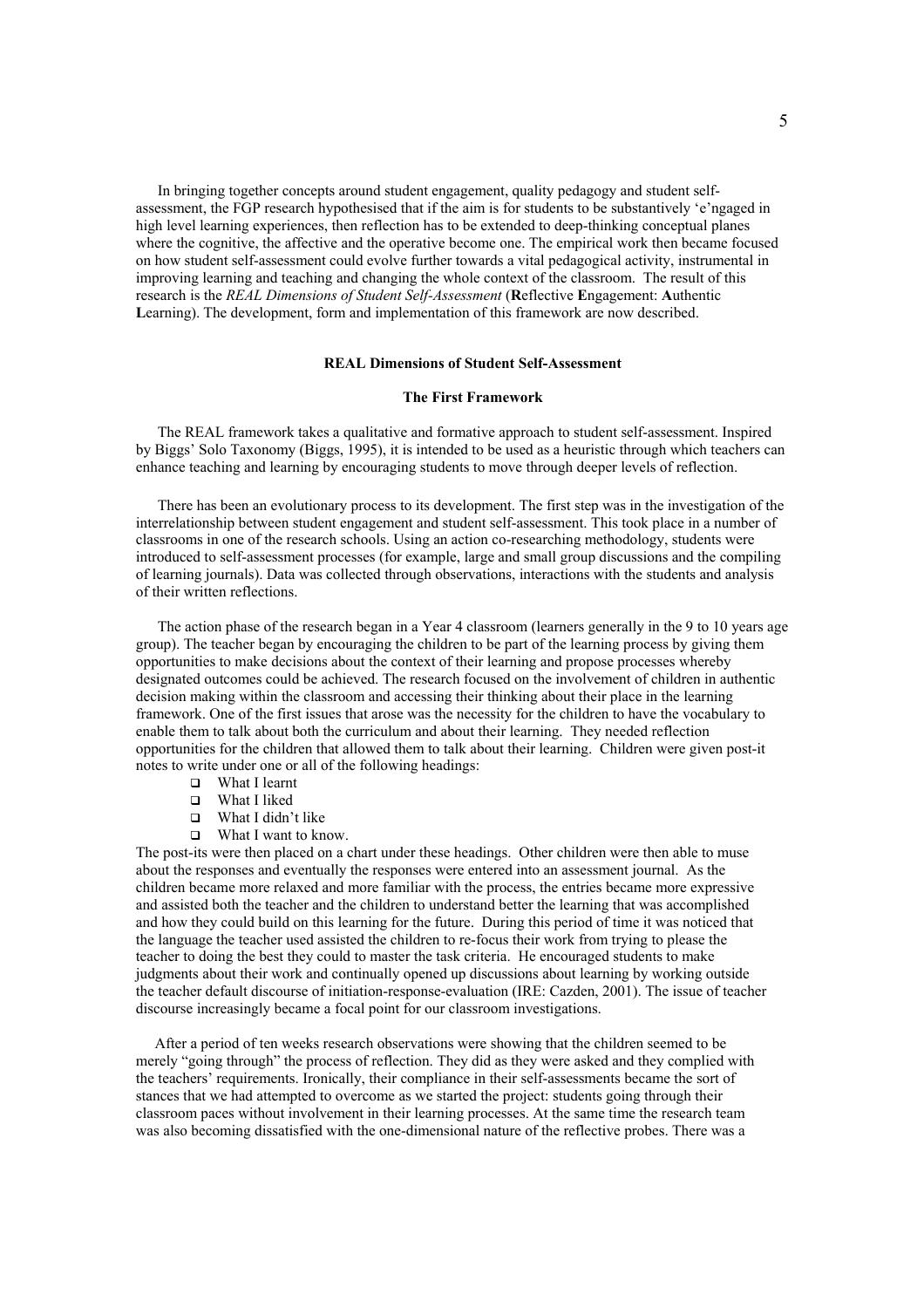recognition that we needed to design ways of encouraging the students to think more deeply about their processes of learning and the relationship between reflection and engaged learners. It was at this stage that we started to focus on the possibility of a framework that would help us see beyond the basic level of self-assessment. Biggs' (1995) *SOLO Taxonomy* opened the discussion and later became the foundation of our thinking. Biggs put forward the idea that assessment items should be designed in such a way that the assessment product revealed different levels of understanding. The *Solo Taxonomy* is a systematic way of increasing the structural complexity of learning and assessment tasks through unistructural, multistructural, relational and abstract sequences. Drawing on the *Solo Taxonomy* a multidimensional self-assessment framework (figure 1) was developed. It had two aims and associated features. The first was to capture the multidimensionality of 'e'ngagement: the research team wanted students to reflect on their learning within cognitive, affective and operative domains. The second was that we wanted to move those reflections to higher conceptual levels as a way of encouraging stronger 'e'ngaged learners. Biggs' (1995) *SOLO Taxonomy* was used to shape these ascending levels. Basic to this framework was the belief that engagement occurs when there is the powerful coming together of high levels of the cognitive, the affective and the operational. The framework is read from the bottom to capture and simulate the reflections moving to higher conceptual levels.

| <b>Dimension</b>    | <b>Affective</b> | Cognitive | <b>Operative</b> |
|---------------------|------------------|-----------|------------------|
| Conceptual-         |                  |           |                  |
| translating into    |                  |           |                  |
| concepts            |                  |           |                  |
| <b>Relational-</b>  |                  |           |                  |
| relational to other |                  |           |                  |
| areas/processes     |                  |           |                  |
| Multidimensional-   |                  |           |                  |
| content plus        |                  |           |                  |
| process             |                  |           |                  |
|                     |                  |           |                  |
| Unidimensional -    |                  |           |                  |
| content - basic     |                  |           |                  |

#### *Figure 1 - Dimensions of Self-Assessment (the basic framework)*

At this time, these ideas around student self-assessment under development in the FGP research began to be more widely taken up. A group of schools focused on student engagement using the FGP pedagogical changes (discussed above). Data about impact on students was gathered through teacher and student interviews. It became apparent in these interviews with teachers that to put this framework into practice, they felt they needed to be given examples of questions that could be placed within each dimension. Subsequently, members of the research team developed different categories of questions and reflective prompts. The different probes cut across and overlaid the dimensions with the intention to cover many of the types of reflective prompts that could be used in student self-assessment processes. The categories of probes were

- o Thinking about achievement
- o Looking for evidence
- o Working with other people
- o Overcoming barriers
- o Reframing the task.

### **Factors Impacting on The Latest Version of the Framework**

 This initial version of the framework was implemented in a number of research schools and this implementation led to further development of the REAL framework. Teachers in the research schools chose to investigate the model in terms of their perceptions of children's learning. Subsequent meetings and workshops brought forward data that assisted in the exploration of self-assessment, its function within the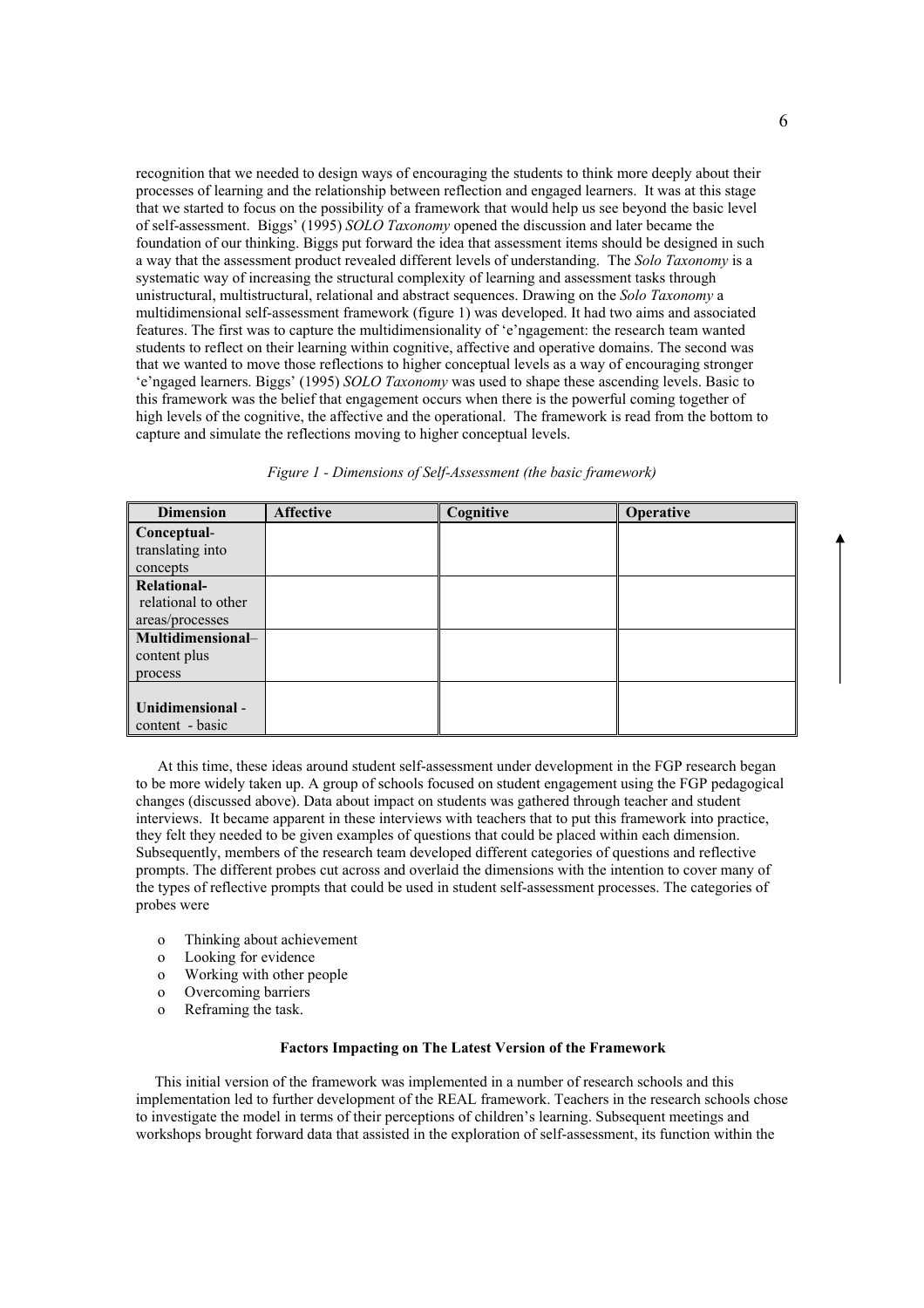classroom community and relationship with student engagement. It became immediately apparent in these workshops that teachers brought a variety of understandings to the model and therefore interpreted it in many ways. This was noted as an issue but emphasised the need for flexibility and varied expectations in regard to implementation of the model. A number of further implementation factors and experiences then moved the REAL framework to its current stage. These are now discussed in turn.

 The first was the need to show teachers the kinds of "lateral" probes that would encourage high levels of reflection. By lateral is meant the kinds of probes that move students into new ways of thinking about their learning. Initially, there was a view that if teachers understood the concept of the framework they would be able to develop their own probes. When it was seen that this process needed to be scaffolded for the teachers, a series of uncategorized probes was developed by the research team from the literature on student reflection (see for example, Hart, 1999) and research experience in schools. These probes were chosen as interesting and different ways to prompt student reflection. Initially, these questions were left as a list for teachers to select from when they were working with the children's self assessment. However, while they were seen as valuable, they were not placed into appropriate sections of the framework. Rather, they were used independently and therefore did not contribute to the areas and levels of reflection the research was working towards.

 The second factor that emerged was concerning the dimensions themselves. While it was continually emphasised that they were not hierarchical, some teachers saw that the students had to progress from unidimensional to conceptual, and therefore students could not progress from one to the other unless they had mastered the previous stage. This meant they felt that having established the foundational unidimensional platform ("what did I learn", "what did I like" and "what did I do") they moved to the multidimensional ("how did I learn"). The teachers discovered that this was an extremely difficult concept for the students to articulate. After some discussion it was resolved that they should try a different entry into this dimension, namely, "what did you do", "how did you do it", then "how did you learn those things". That is, there was a subtle but significant shift to a focus on learning processes. Though difficult, this dimension was seen to be very important within the engagement-student self-assessment interplay. After all, the FGP acknowledges that learning the right answers will get students through certain aspects and stages of school but learning how to learn was more critical for 'E'ngagement and life-long learming. It was also found that some students could more easily understand the relational stage before they understood the multidimensional stage. This reiterated the understanding that the model does not always have to operate in a rigidly hierarchical manner.

 The third research issue concerned the understanding of higher order concepts. While the notions of 'what I learnt' and 'what I did' were considered important concepts to be established, it was discovered that some students (particularly five and six year olds) did not find it easy to communicate them. Most of them could point to a 'smiley' face to indicate what they liked but further question revealed (not surprisingly) that this response was more to do with pleasing the teacher or how they felt at the time. As a result some teachers working in the project developed and introduced activities and games that helped students develop a language about their feelings associated with different classroom learning experiences.

 The fourth research factor was the difficulty that teachers had in developing probes for the affective dimension. Again, while the initial stages (like? dislike? why? why not?) were relatively easy to establish, trying to extend to ideas of higher order emotions proved more difficult. Believing in the importance of reflections in this area, teachers set about ensuring they included situations where different emotions were explored and articulated. The students found talking about what they learnt at this level was challenging. Many of them had never thought about it, and so again, many different kinds of activities were devised that gave the students opportunity to talk with others about their achievements<sup>3</sup>.

 As these challenges were being faced, there was an increasing belief about the potential this framework had for further development of children's learning. At the same time the research team moved to a

 <sup>3</sup> <sup>3</sup> See Munns, Woodward & Koletti (2005) for a more detailed description of the activities and games designed to assist learners respond to probes across all levels and dimensions of the emerging framework.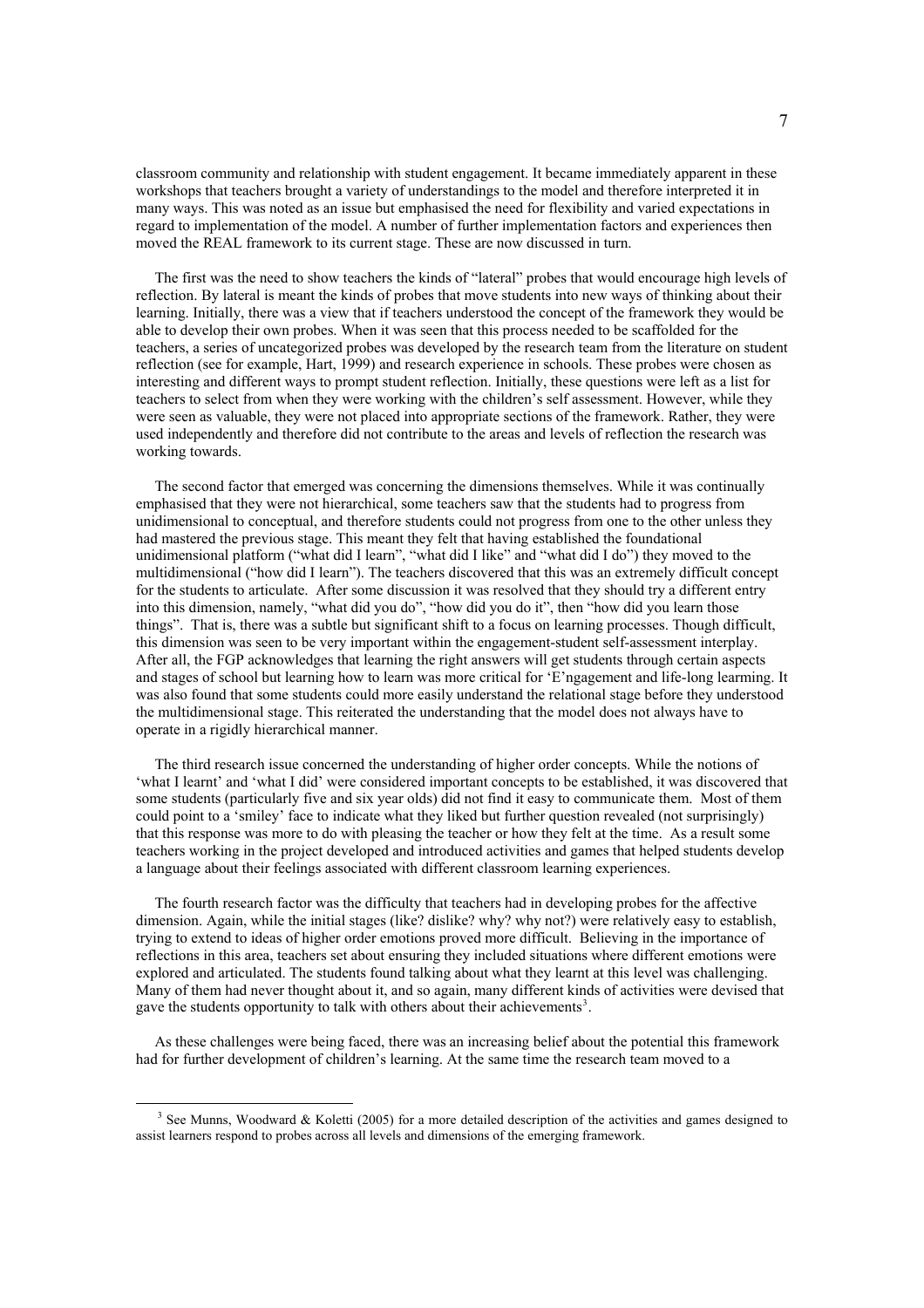concentrated focus on learning in a public housing estate school<sup>4</sup>. The school was a particularly important research site as these kinds of estates are characterised by very high levels of student disengagement. If the framework contributed to higher levels of student engagement in such a challenging context, then its potential would be substantiated. The research process was to work with the teacher and the students, implementing and evaluating engaging pedagogies and student self-assessment processes. On weekly visits the research team co-planned with the teacher, observed the children during class, and continually talked to them to assist them in their thinking about their own learning. The classroom teacher had been involved with the ideas and practices of the FGP for a number of years and was committed to the ways that student reflection could build a classroom learning community. She is an outstanding example of a teacher in this context, building relationships with many of the most "at-risk" students in the school. Student selfassessment was a critical aspect of the way these relationships were built. Initial observations and conversations with these children revealed that they were prepared to speak freely about their learning. They emphasised thinking and producing good work. As one girl put it, "I love it when you're writing and really get into it." They also saw team work as a great advantage, not only able to help them think and make decisions but also helping them learn to respect every one's ideas and share responsibility. This was a remarkable achievement. The teacher revealed that earlier in the year she had to continually stop children from vocally and physically abusing each other. Importantly for the project, she had used reflections in the "working with other people" category to address this issue.

 Another method used to encourage the children in their thinking about their learning was to issue each child with a notebook. In it they were to write notes about their learning wherever and whenever it occurred. Initially the writing was restricted to school, until the children became proficient in recording and understanding what they needed to do. At the outset students were asked to think about what they knew now and what else they needed to know. Responses generally demonstrated their reflections at unidimensional and multidimensional levels:

I chose this because I enjoyed it and we got to play with a machine and add stuff to it. I learnt how to use a machine. I learnt about the five different things a robot can do … I learned this by listening to Richard's instructions and to do things he was talking about. I felt like I was getting smarter just by learning a new thing (Year 5 student from reflective notebook).

 As the research proceeded it became apparent that a framework for student self-assessment and reflection would become more powerful if the teacher and children were constantly involved in responding orally and in writing to a series of challenging, interesting and lateral probes. The previously discussed lists of these kinds of probes were then arranged across the framework using a coding process. The nature of this model and the inclusion of the essential elements of **r**eflection, **e**ngagement and **a**uthentic **l**earning led to it being named the **REAL** Dimensions of Student Self-Assessment (figure 2).

 <sup>4</sup> Public housing estates are very poor areas. These are impoverished places for those in society who bear the greatest social, physical and financial difficulties. Invariably there are single-parent families, with increasing numbers of these headed by females.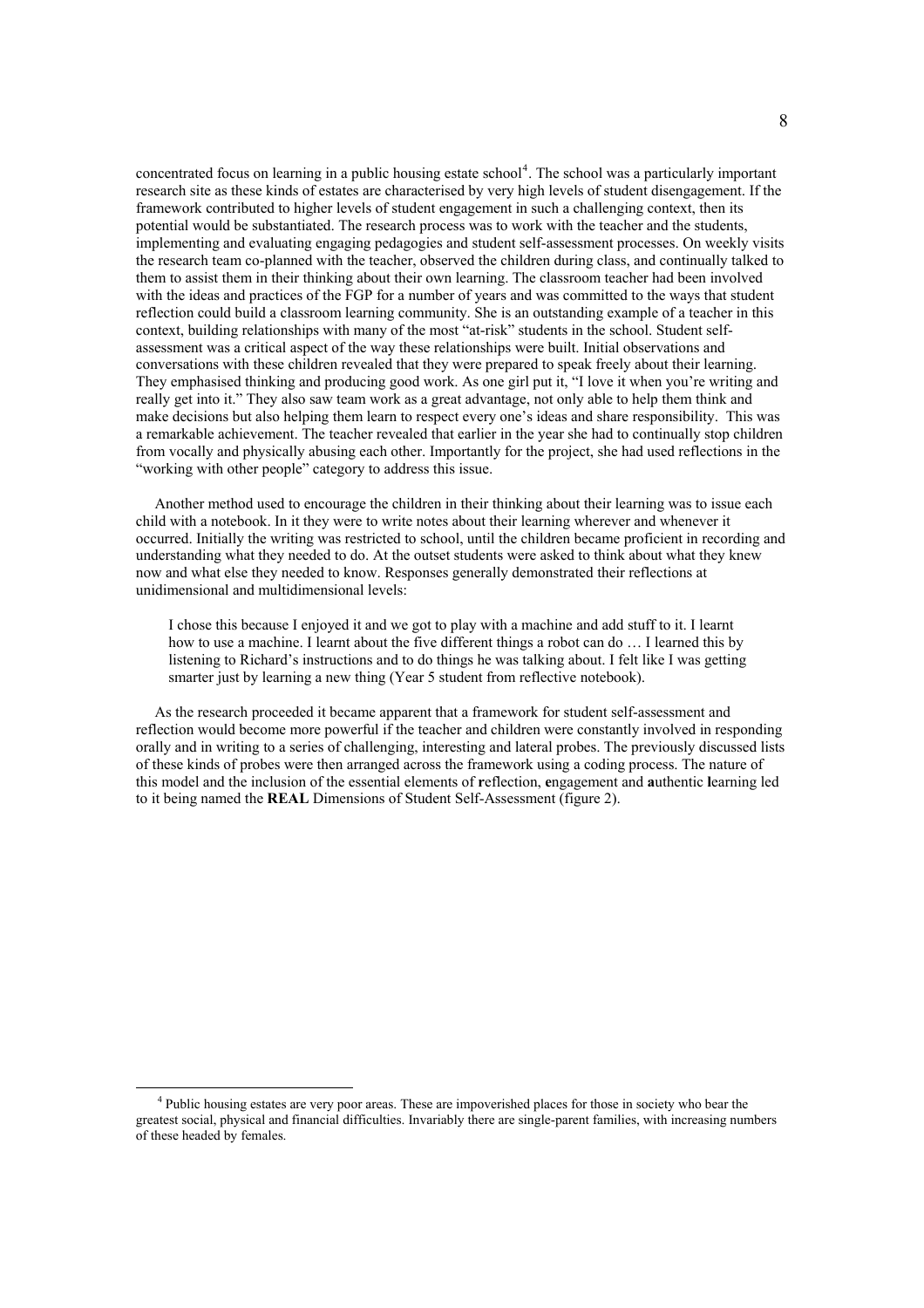## *Figure 2 - REAL Dimensions of Student Self-Assessment*

## **Unidimensional – recalling basic feelings, thoughts, actions**

| <b>Affective</b>                                                                                                                                                                                                                                             | Cognitive                                                                                                                                                                                                                                                           | <b>Operative</b>                                                                                                                                                                                                 |
|--------------------------------------------------------------------------------------------------------------------------------------------------------------------------------------------------------------------------------------------------------------|---------------------------------------------------------------------------------------------------------------------------------------------------------------------------------------------------------------------------------------------------------------------|------------------------------------------------------------------------------------------------------------------------------------------------------------------------------------------------------------------|
| What were the fun bits in your<br>learning?<br>What surprised you about your<br>learning?<br>How does working with others<br>make you feel?<br>How do you feel now when it<br>gets tricky?<br>بحجا<br>What would make you feel better<br>about today's work? | Write a memo to someone about<br>the most important thing you learned<br>today/yesterday<br>O What is your best hard work?<br>What cooperation helped your<br>learning?<br>What was the tricky part?<br><b>LOTE</b><br>Name two things to make you<br>think harder? | What new thing can you do<br>now?<br><b>O</b> List your strengths<br>Who helped you the most?<br>What is your biggest<br>improvement?<br>ייה<br>What would you change about<br>today's work to help you improve? |

## **Multidimensional – developing feelings, thought and actions about learning processes**

| <b>Affective</b>                                                                                                                                                                                                                                           | Cognitive                                                                                                                                                                                                                                                                                                                      | <b>Operative</b>                                                                                                                                                                                                                                                                                                                                                                                                                                                                                   |
|------------------------------------------------------------------------------------------------------------------------------------------------------------------------------------------------------------------------------------------------------------|--------------------------------------------------------------------------------------------------------------------------------------------------------------------------------------------------------------------------------------------------------------------------------------------------------------------------------|----------------------------------------------------------------------------------------------------------------------------------------------------------------------------------------------------------------------------------------------------------------------------------------------------------------------------------------------------------------------------------------------------------------------------------------------------------------------------------------------------|
| Why were the fun bits fun?<br>Why were you surprised about<br>your learning today?<br>Why does cooperative learning<br>make you feel great?<br>How do you feel when you<br>solved a problem?<br>How could changes to today's<br>work make you feel better? | What strategies did you use to<br>learn something important?<br>O How did you know that you had<br>learnt something?<br>What did you learn about<br>working in groups while doing this work?<br>Write two questions you could<br>not answer. Explain<br>Why do you think doing it<br>differently will help with your learning? | What goals did you set for<br>yourself in this activity/task/project?<br>How well did you achieve them?<br><b>O</b> What is the evidence of your<br>achievement about today's learning?<br>What is the most valuable<br>advice you could give to students who<br>are involved in similar projects in the<br>future?<br>How could we change this<br>(lesson/unit/strategy/skill) next time we<br>do this?<br>What would you change if you<br>were to do a similar task to improve<br>your learning? |









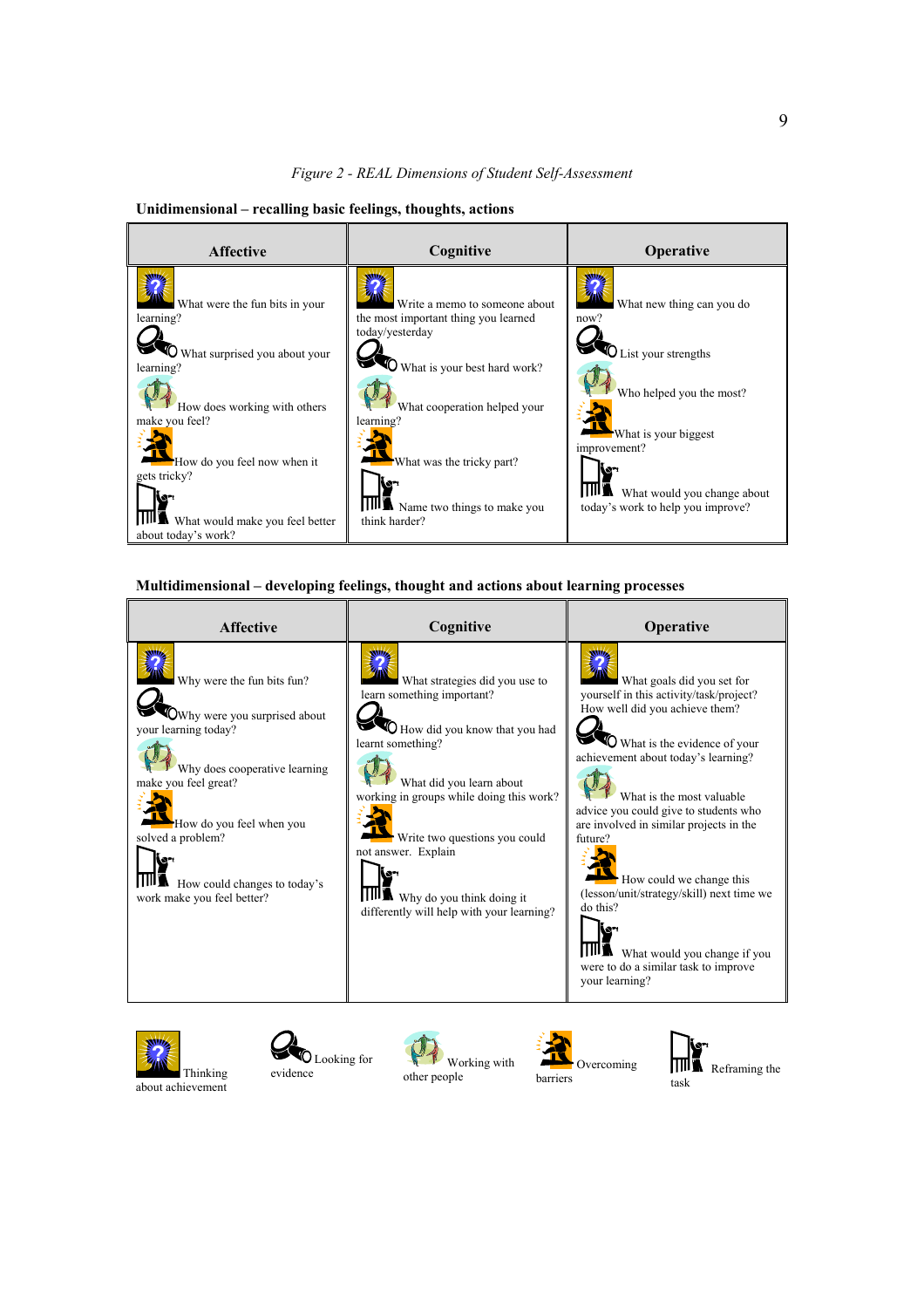# **Relational- relating feelings, thought and actions to other areas/processes**

| Connect this knowledge to<br>How do you feel when you<br>Think of a way to use<br>achieve your goals?<br>something you already know or can do<br>since we practiced it in class<br>What other feelings do you have<br>U How do these processes/content<br>about this work?<br>relate to something else you know<br>and why we used it.<br>Who do you know who would<br>How could you become more<br>How can you ensure your group<br>involved in team work next time that<br>has positive feelings about your work<br>find this learning (content) or strategy<br>(process) helpful?<br>would be different that this time??<br>together | <b>Affective</b> | Cognitive | <b>Operative</b>                                                                                                                                     |
|-----------------------------------------------------------------------------------------------------------------------------------------------------------------------------------------------------------------------------------------------------------------------------------------------------------------------------------------------------------------------------------------------------------------------------------------------------------------------------------------------------------------------------------------------------------------------------------------------------------------------------------------|------------------|-----------|------------------------------------------------------------------------------------------------------------------------------------------------------|
| Find three sources where this new<br>What problems do you have to<br>skills you have learnt during this<br>solve about how you feel when it gets<br>knowledge could be useful.<br>lesson/unit/task?<br>tough?<br>When and where else could you<br>use this information?<br>How can you feel like this more<br>in your work at school<br>you now have?                                                                                                                                                                                                                                                                                   |                  |           | O Reflect on the strategy we used<br>List five places you could use the<br>What would you do differently<br>in your next project given the knowledge |

# **Conceptual- translating into concepts feelings, thought and actions about learning processes**

| <b>Affective</b>                                                                                                                                                                                                                                                                                                                                                                                                                                                                                                                                                                          | Cognitive                                                                                                                                                                                                                                                                                                                                                                                                                                                                  | <b>Operative</b>                                                                                                                                                                                                                                                                                                                                                                                     |
|-------------------------------------------------------------------------------------------------------------------------------------------------------------------------------------------------------------------------------------------------------------------------------------------------------------------------------------------------------------------------------------------------------------------------------------------------------------------------------------------------------------------------------------------------------------------------------------------|----------------------------------------------------------------------------------------------------------------------------------------------------------------------------------------------------------------------------------------------------------------------------------------------------------------------------------------------------------------------------------------------------------------------------------------------------------------------------|------------------------------------------------------------------------------------------------------------------------------------------------------------------------------------------------------------------------------------------------------------------------------------------------------------------------------------------------------------------------------------------------------|
| WW<br>Think about the many feelings<br>you have about your work. Use colours<br>and/ or drawing to represent three of these<br>feelings.<br>How can you generate some<br>specific feelings about you work e.g.<br>empathy, curiosity<br>Survey the members of your<br>group about how they felt during this task<br>and align them with you own feelings.<br>What did you find to be the most<br>difficult part in discussing your feelings<br>about this task? What did you do to<br>overcome this?<br>What other positive feelings<br>would you like to generate in future<br>sessions? | Explain how your thinking was<br>different today from yesterday and from<br>what it could be tomorrow.<br>Why is it important for you to<br>know/understand/be able to do this?<br>Reflect on a conversation you<br>had with someone else that triggered your<br>thinking about<br>How could you broaden your<br>thinking through and learn more about<br>what you did today/during a<br>task/lesson/unit?<br>Represent how you think,<br>(drawing, matrix, mind map etc.) | Why is what you have learnt<br>critical for you as a person<br>UList three ways the skills you<br>have learnt can be used elsewhere?<br>How you would help someone<br>else to learn something you discovered<br>today?<br>What did you find out about you<br>problem solving skills and strategies<br>while doing this activity?<br>What advice would you give me<br>before we continue this lesson? |
| ooking for<br>evidence<br>Thinking                                                                                                                                                                                                                                                                                                                                                                                                                                                                                                                                                        | Working with<br>other people<br>barriers                                                                                                                                                                                                                                                                                                                                                                                                                                   | Overcoming<br>Reframing the                                                                                                                                                                                                                                                                                                                                                                          |

Thinking ŀ about achievement



 $\begin{array}{ccc}\n\hline\n\text{1}\n\end{array}$  Overcoming<br>barriers the task task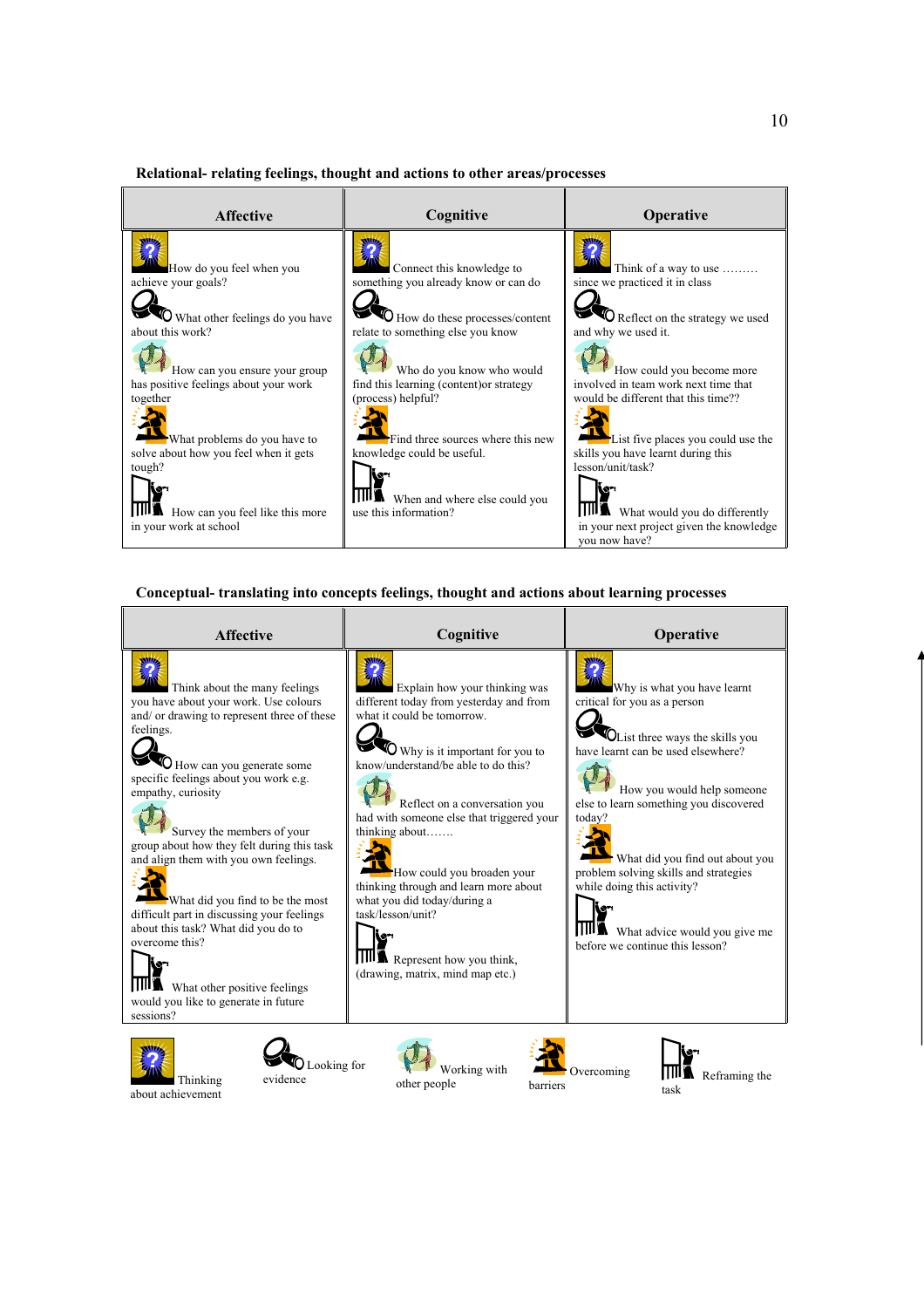#### **The REAL Framework and Student Engagement**

 It is the contention of this paper that the REAL Framework, in concert with other classroom changes called for within the Fair Go Project, has the potential to be a significant factor in encouraging productive student relationships with school as a place and education as a resource: the kinds of relationships conceptualised as 'e'ngagement and 'E'ngagement. The current phase of the FGP is using student interviews and a student engagement questionnaire (Likert scale responses) to measure these increased levels of student engagement.

 One of the key issues to emerge from this project is the importance of classroom discourse. At the heart of this discourse is the language of the teacher and the students. The Fair Go Project talks about "teacher inclusive conversations" and "student community of reflection", a form of classroom discourse that opens up the expectations of the students so that they can openly communicate with others about their thinking, their feelings and their development as learners. The hope is that the REAL framework might be able to provide an important step for teachers in building an engaging "Insider" culture in the classroom learning community. If this happens the view is that there will be very real chances that engaging classroom messages will be realised for the students (table 1).

| Table 1 – Discourses of Power and Engaging Messages for Low SES Students |  |  |
|--------------------------------------------------------------------------|--|--|
|                                                                          |  |  |

| knowledge | "We can see the connection and the meaning" – reflectively constructed access to               |
|-----------|------------------------------------------------------------------------------------------------|
|           | contextualised and powerful knowledge                                                          |
| ability   | "I am capable" – feelings of being able to achieve and a spiral of high expectations and       |
|           | aspirations                                                                                    |
| control   | "We do this together" – sharing of classroom time and space: interdependence, mutuality and    |
|           | power with                                                                                     |
| place     | "It's great to be a kid from" – valued as individual and learner and feelings of belonging and |
|           | ownership over learning                                                                        |
| voice     | "We share" – environment of discussion and reflection about learning with students and         |
|           | teachers playing reciprocal meaningful roles                                                   |

Subsequently there is an authentic hope that they will develop a consciousness that "school is for me", rather than one of defeat, struggle and giving up.

I chose this work because I am proud of it … I now know that I can accomplish more things than I thought … I think I am more confident than I was before … I can write more than I ever thought … (Year 6 student from reflective notebook)

### **References**

- Bernstein, B. (1996) *Pedagogy, Symbolic Control and Identity: theory, research, critique*. London: Taylor & Francis.
- Biggs, J. (1995) Assessing for learning: Some dimensions underlying new approaches to educational assessment. *The Alberta Journal of EducationalResearch,* 41(1), p.1-17.

Black, P & Wiliam, D (1998) Assessment and Classroom Learning. *Assessment in Education* , 5(1), p. 7- 71.

Black, P., Harrison, C., Lee, C., Marshall, B. & Wiliam, D. (2002). *Working inside the black box: Assessment for learning in the classroom*. London: Kings College.

Bryant, S., & Timmins, A., (2002). *Portfolio assessment: An instructional guide* (2nd Edition). Hong Kong: Department of Curriculum & Instruction, HKIEd.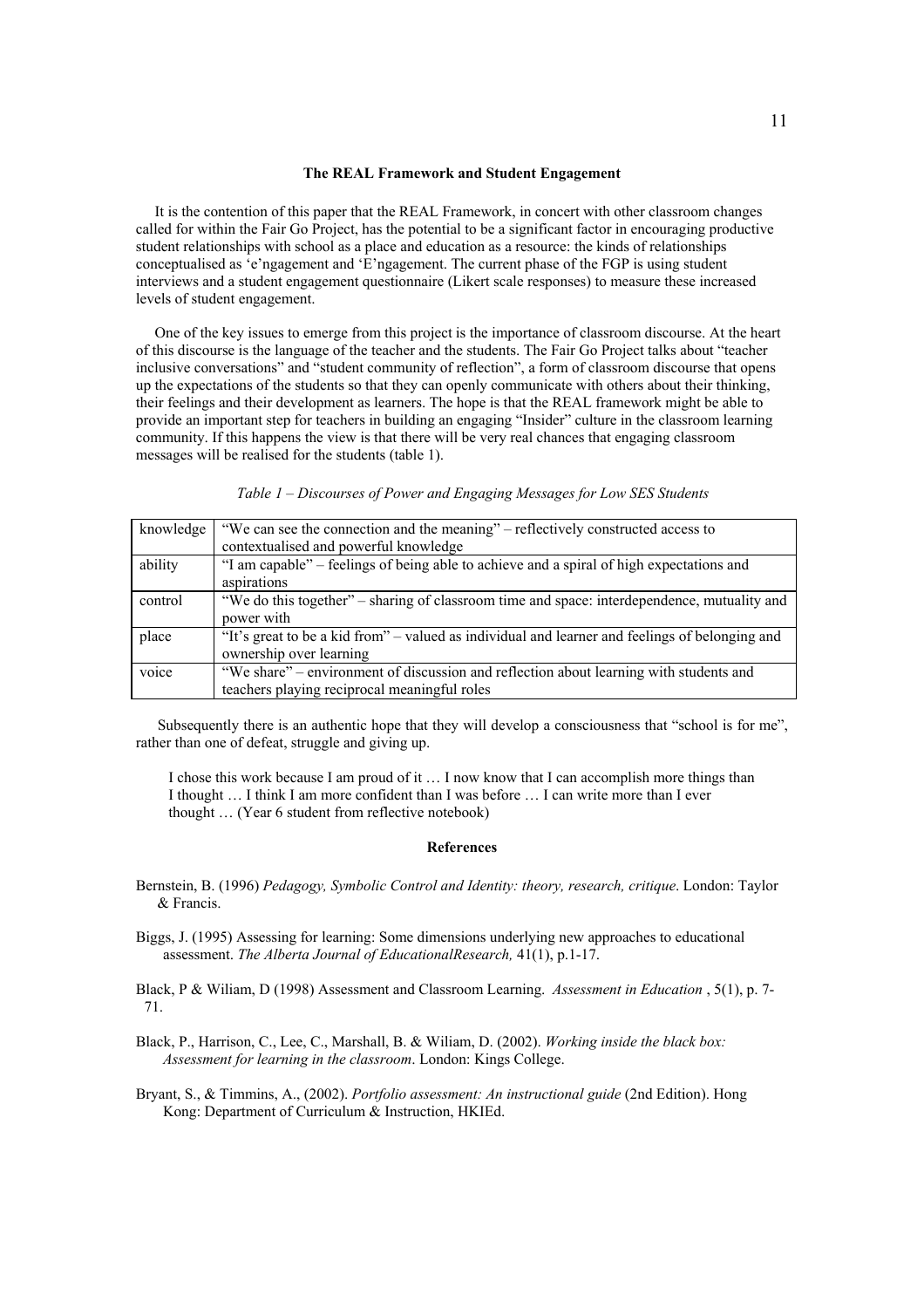- Butler, R. (2004) *The Development of Self-Evaluation Between Early and Middle Childhood: From Structural Deficits to the Construction of Knowledge, Strategies and Motives in Context*, Paper presented at SELF Research Centre Biannual Conference, Berlin, July.
- Cazden, C. (2001) *Classroom Discourse. The Language of Teaching and Learning*. Portsmouth: Heinemann.
- Connell, R.W., White, V.M., and Johnston, K.M. (1991) *Running Twice As Hard.* Melbourne: Deakin University.
- Cumming, J. & Maxwell, G (1999). Contexualising Authentic Assessment*. Assessment in Education* 6 (2), p. 177-196.
- Durrant, C. & Green, B. (2000) Literacy and the new technologies in school education: Meeting the l(IT)eracy challenge? *The Australian Journal of Language and Literacy*, 23, 2, p. 88-109.
- Dweck, C.S. (1999) *Self-Theories: Their Role in Motivation, Personality, and Development.* Philadelphia: Taylor & Francis.
- Fair Go Team (2005, in press) *School Is For Me: Pathways to Student Engagement.* Sydney: Priority Schools Funding Program, NSW Department of Education and Training.
- Fredricks, J.A., Blumenfield, P.C. & Paris, A.H. (2004) School Engagement: Potential of the Concept, State of the Evidence, *Review of Educational Research*, 76, 1, pp. 59-109.
- Gee, J. (1990) *Sociolinguistics and Literacies: Ideologies in Discourse*. London: Falmer Press.
- Haberman, M. (1991) The pedagogy of poverty versus good teaching. *Phi Delta Kappan* 73 (4), p. 290- 294.
- Hart, D. (1999). Opening assessment to our students*. Social Education,* 63(6), p. 343-345.
- Hattie, J. (2002) *Why is it so difficult to enhance self-concept in the classroom: The power of feedback in the self-concept-achievement relationship*, paper presented at International SELF-Conference, Sydney, August.

Hayes, D., Lingard, B. & Mills, M. (2000) Productive Pedagogies. *Education Links*, 60, p.10-13.

- Jones, A. (1989) The Cultural Production of Classroom Practice. *British Journal of Sociology of Education*, 10, p. 19-31.
- McFadden, M. & Munns, G. (2002) Student Engagement and the Social Relations of Pedagogy, in *British Journal of Sociology of Education*, 23, 3, p.357-366.
- Mercer, N. (2000) *Words and minds: how we use language to think together*. London: Routledge.
- Mercer, N., Dawes, L., Wegerif, R. & Sams, C. (2004) Reasoning as a scientist: ways of helping children to use language to learn science. *British Educational Research Journal*, 30, 3, p. 359-377.
- Munns, G. (1996) *Teaching Resistant Koori Students: Towards Non-Reproductive Education*, unpublished PhD Thesis, Armidale: University of New England.
- Munns, G. (2004). *A sense of wonder: Student engagement in low SES school communities*. Paper presented at Australian Association for Research in Education. Melbourne Dec 2004.